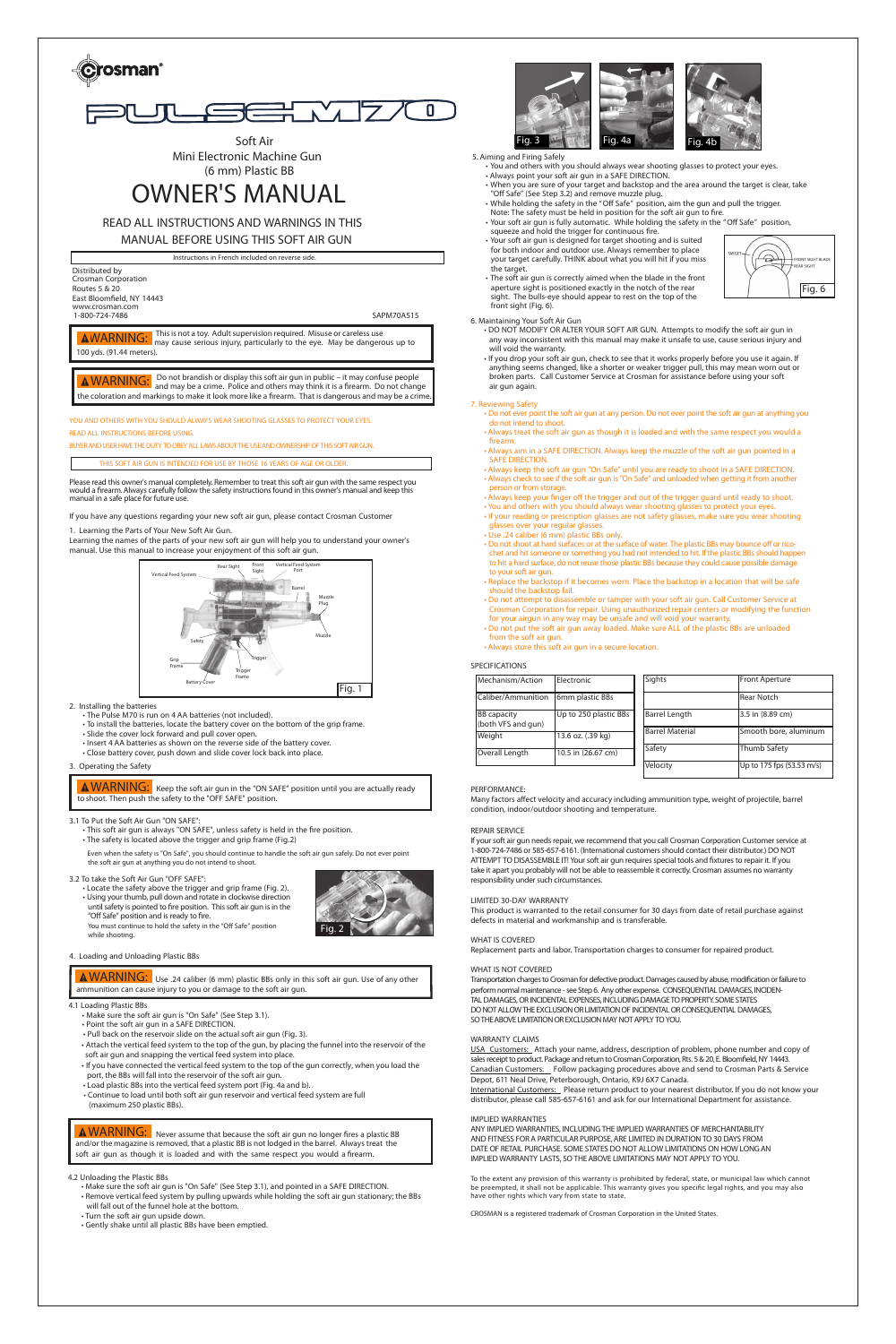



**Fusil à air comprimé Balles BB en plastique (6 mm) MANUEL D'UTILISATION**

### **AVANT D'UTILISER LE FUSIL À AIR COMPRIMÉ, LISEZ TOUTES LES INSTRUCTIONS ET MISES EN GARDE QUI FIGURENT DANS CE MANUEL.**

Distribué par Crosman Corporation Routes 5 & 20 East Bloomfield, NY 14443 www.crosman.com 1-800-724-7486 SAPM70A515

**LES TIREURS ET LES AUTRES PERSONNES PRÉSENTES DOIVENT TOUJOURS PORTER DES LUNETTES DE SÉCURITÉ. LISEZ TOUTES LES INSTRUCTIONS AVANT D'UTILISER L'ARME.**

**L'ACHETEUR ET L'UTILISATEUR SONT TENUS DE RESPECTER TOUTES LES LOIS PORTANT SUR LA POSSESSION ET L'UTILISATION DE CE FUSIL À AIR COMPRIMÉ.**

#### CE FUSIL À AIR COMPRIMÉ DE TYPE " AIR SOFT " EST RÉSERVÉ À L'USAGE DES PERSONNES AGÉES DE 16 ANS ET PLUS.

Lisez ce mode d'emploi en entier. Traitez toujours ce fusil à air comprim é avec le m ême respect que s'il s'agissait d'une arme à feu. Suivez toujours attentivement les consignes de sécurité qui figurent dans ce mode d'emploi et gardez celui-ci dans un endroit sûr pour consultation future.

#### **6. Entretien**

#### **CARACTÉRISTIQUES**

#### **PERFORMANCES**

**Plusieurs facteurs influencent la vélocité et la précision, incluant le type de munition, le poids du projectile, l'état du canon, le tir intérieur ou extérieur et la température ambiante.**

 $\overline{AVERTISSEMENT:}$  N'oubliez jamais que même si le chargeur a été retiré, le canon peut **encore contenir une balle. Manipulez toujours les fusils à air comprimé de type "air soft" comme s'ils étaient chargés et comme s'il s'agissait d'armes à feu.**

| Mécanisme :                                                                                                                                                         | Électronique         | Dispositif de vis ée :    | <b>Eilleton avant</b> |
|---------------------------------------------------------------------------------------------------------------------------------------------------------------------|----------------------|---------------------------|-----------------------|
| Munitions:<br>Balles BB en plastique,<br>calibre 6 mm<br>Chargeur<br>Jusqu' à 250 balles BB<br>Système<br>en plastique<br>d'alimentation<br>Iverticale et carabine: |                      | lCran de mire à l'arrière |                       |
|                                                                                                                                                                     |                      | Longueur du canon:        | 8,89 cm               |
|                                                                                                                                                                     | Composition du canon | Åme lisse, aluminium      |                       |
|                                                                                                                                                                     |                      | Verrou de sécurité:       | Verrou au pouce       |
| Poids:                                                                                                                                                              | $0.39$ kg            | Vélocité                  | Jusqu' à 53,53 m/s    |
| Longueur totale :                                                                                                                                                   | 26,67 cm             |                           |                       |

#### **SERVICE DE RÉPARATION**

#### **GARANTIE LIMITÉE DE 30 JOURS**

### AVERTISSEMENT: Gardez le verrou de sécurité du fusil à la position engagée ("ON SAFE") en tout temps. Désengagez-le (position "OFF SAFE") uniquement quand vous êtes prêt à tirer.

#### **CE QUE COUVRE LA GARANTIE**

**CE QUE NE COUVRE PAS LA GARANTIE**

#### **RÉCLAMATIONS AU TITRE DE LA GARANTIE**

#### **GARANTIES IMPLICITES**

**2. Installation des piles**

**3.1 Pour engager le verrou de sécurité**

#### **3.2 Pour désengager le verrou de sécurité**



AVERTISSEMENT: Ne pas brandir ou exposer ce produit en public – cela pourrait porter à auprès des gens et peut constituer un crime. Les policiers et autres gents peuvent croire que ce pistolet à air est une arme à feu. Ne pas changer la coloration et le marquage pour qu'il ressemble davantage à une arme à feu. Cela peut s'avérer dangereux et constituer un crime.

#### **4.2 Décharge des balles BB en plastique**







**Cet article n'est pas un jouet. La supervision d'un adulte est requise. Le** AVERTISSEMENT: **maniement incorrect ou irréfléchi des armes à balles BB en plastique peut entraîner des blessures graves, particulièrement aux yeux. Peut présenter un danger jusqu'à une distance de 90 mètres.**

- **4.1 Charge des balles BB en plastique**
	- Assurez-vous que le verrou de sécurité de l'arme est engagé (voir l'étape 3.1). Pointez l'arme dans UNE DIRECTION SÛRE.
	- Le réservoir de balles BB se trouve au-dessus du pistolet.
	- Tirez la glissière de la réserve de la carabine soft air vers l'arrière.
	- Fixez le système d'alimentation verticale sur le dessus de la carabine en plaçant l'entonnoir dans la réserve de la carabine soft air et en enclenchant le système d'alimentation verticale en place.
	- moment du chargement par l'orifice, les BB tomberont dans la réserve de la carabine \* Si vous avez raccordé correctement le système d'alimentation verticale au sommet de la carabine soft air, au
	- Insérez les BB plastique dans l'orifice du système d'alimentation verticale (Fig.4).
	- Continuez de charger jusqu'à ce que la réserve de la carabine soft air et le système d'alimentation verticale soient remplis de BB plastique (maximum 250 BB plastique).

**3. Verrou de sécurité** • Fermez le volet du compartiment des piles, appuyez sur le verrou du volet et remettez-le en place.

Si vous avez des questions relativement à votre nouveau fusil à air comprimé, communiquez avec le service à la clientèle de Crosman au 1-800-724-7486, au 585-657-6161 ou à www.crosman.com.

• Le Pulse M70 s'alimente à 4 piles AA (non comprises).

• Pour installer les piles, repérez le volet du compartiment des piles situé au bas de la crosse.

• Glissez le verrou du volet vers l'avant et ouvrez le volet.

• Insérez 4 piles AA de la façon indiquée sur le revers du volet du compartiment des piles.

• Le verrou de sécurité de ce pistolet est toujours engagé sauf s'il est maintenu en position de tir.

• Le verrou de sécurité est situé au-dessus de la détente et de la crosse (Fig. 2). Même quand le verrou de sécurité est engagé, manipulez toujours l'arme de façon sécuritaire. Ne la pointez jamais vers un objet que vous ne voulez pas atteindre.

• Repérez le verrou de sécurité au-dessus de la détente et de la crosse (Fig. 2). • À l'aide de votre pouce, appuyez sur le verrou et faites-le tourner dans le sens



position désengagée et l'arme est prête pour le tir. Vous devez maintenir le

verrou en position désengagée pendant que vous tirez.

- Assurez-vous que le verrou de sécurité de l'arme est engagé (voir l'étape 3.1) et que la bouche de l'arme est pointée dans une DIRECTION SÛRE.
- Retirez le système d'alimentation verticale en tirant vers le haut, tout en maintenant la carabine soft air fixe; les BB tomberont par le trou de l'entonnoir à la base.
- Tournez le pistolet à l'envers.
- Agitez doucement jusqu'à ce que toutes les BB plastique soient sorties.

- Ne pointez jamais le fusil à air comprimé vers une personne ou encore vers une chose sur laquelle vous ne désirez pas tirer.
- Manipulez toujours les fusils à air comprimé de type " air soft " comme s'ils étaient chargés et comme s'il s'agissait d'armes à feu.
- Visez toujours dans une DIRECTION SÛRE. Gardez toujours la bouche du fusil pointée dans une DIRECTION SÛRE. • Gardez toujours le verrou de sécurité du fusil engagé jusqu'à ce que vous soyez prêt à tirer.

• NÀ chaque fois que vous prenez le fusil, assurez-vous d'abord qu'il est déchargé et que son verrou de sécurité est engagé.

- Ne mettez jamais votre doigt sur la détente ou dans le pontet tant que vous n'êtes pas prêt à tirer.
- Le tireur et les autres personnes présentes doivent toujours porter des lunettes de sécurité • Si vous portez des lunettes autres que des lunettes de protection, portez des lunettes de tir par-dessus vos
- lunettes.
- Utilisez seulement des balles BB en plastique de calibre .24 (6 mm).
- Évitez de tirer sur une surface dure ou à la surface de l'eau. La balle pourrait ricocher et atteindre une personne ou encore une chose que vous ne vouliez pas atteindre.
- Mettez l'écran pare-balles dans un endroit où sa défaillance éventuelle ne constituera pas un danger.
- Avant et après chaque utilisation, vérifiez l'intégrité de l'écran. Tous les écrans s'usent avec le temps et font un jour défaut. Si sa surface est usée, endommagée ou si une balle ricoche sur l'écran, remplacez celui-ci.
- Ne tentez pas de démonter ou de modifier votre fusil à air comprimé. Faites toujours appel à un service de réparation agréé. Toute réparation effectuée par un service de réparation non agréé et toute modification de la fonction de votre fusil à air comprimé peut se révéler non sécuritaire et annulera la garantie.
- Ne rangez jamais le fusil sans l'avoir préalablement déchargé. Assurez-vous que TOUTES les balles ont été retirées du fusil.
- Rangez toujours le fusil dans un endroit sûr.



#### **7. Consignes de sécurité**

- NE TENTEZ PAS DE MODIFIER VOTRE FUSIL À AIR COMPRIMÉ. Toute tentative de modification non prévue dans le présent manuel peut rendre l'arme non sécuritaire et causer des blessures graves ou mortelles. En outre, cela annulera la garantie.
- Si vous échappez le fusil, vérifiez son fonctionnement avant de l'utiliser de nouveau. Si quelque chose semble changé, par exemple si la détente est relâchée ou si sa course est réduite, cela peut signifier que des pièces sont usées ou brisées. Avant d'utiliser de nouveau le fusil, contactez le service à la clientèle de Crosman pour obtenir de l'aide.
- Le tireur et les autres personnes présentes doivent toujours porter des lunettes de sécurité.
- Pointez toujours le pistolet dans UNE DIRECTION SÛRE. • Quand vous avez identifié la cible et vérifié que l'écran est en place et que la cible est dégagée, désengagez le
- verrou de sécurité (voir l'étape 3.2) et retirez le protège-canon. • Tenez le verrou de sécurité à la position désengagée, visez et appuyez sur la détente.
- Remarque : Le verrou de sécurité doit être tenu en position pour que l'arme puisse tirer.
- Ce pistolet est automatique. Tenez le verrou de sécurité à la position désengagée et maintenez la détente
- enfoncée pour obtenir un tir continu. • Cette arme à air comprimé de type " air soft " a été conçue pour le tir à la cible à l'intérieur ou à l'extérieur. Positionnez toujours votre cible avec soin. PENSEZ à l'endroit où votre balle ira si vous ratez la cible. • L'arme est pointée correctement quand le guidon de l'oeilleton avant est positionné exactement dans le cran de mire arrière. Le point de
- mire doit sembler reposer sur le haut du guidon (Fig. 6).

Si votre fusil à air comprimé doit être réparé, nous vous recommandons de contacter le service à la clientèle de Crosman au 1-800-724-7486 ou au 585-657-6161 (les clients internationaux doivent contacter leur distributeur). NE TENTEZ PAS DE LE DÉMONTER! Il faut des outils et des accessoires spéciaux pour réparer un fusil de type "air soft." Si vous le démontez, vous ne pourrez probablement pas le remonter correctement. Crosman n'offre aucune garantie dans de telles circonstances.

La présente garantie protège l'acheteur au détail de ce produit contre les défauts de fabrication et de matériaux pendant 30 jours à compter de la date d'achat. La garantie est transférable.

Les pièces de rechange et la main-d'oeuvre. Les frais d'expédition du produit réparé au client.

Les frais d'expédition du produit défectueux à Crosman. Les dommages résultant d'une utilisation abusive, d'une modification ou d'un entretien défaillant - voir le manuel d'utilisation. Tous les autres frais. LES DOMMAGES INDIRECTS, LES DOMMAGES FORTUITS ET LES FRAIS ACCESSOIRES, Y COMPRIS LES DOMMAGES MATÉRIELS. CERTAINS ÉTATS N'AUTORISENT PAS LA LIMITATION OU L'EXCLUSION DES DOMMAGES FORTUITS OU INDIRECTS; PAR CONSÉQUENT, IL SE PEUT QUE LES LIMITATIONS OU EXCLUSIONS CI-DESSUS NE S'APPLIQUENT PAS DANS VOTRE CAS.

Aux États-Unis : Veuillez joindre au produit votre nom, votre adresse, une description du problème, votre numéro de téléphone et une copie du coupon de caisse. Emballez et expédiez le tout à Crosman Corporation, Rts. . Bloomfield, NY 14443.

Au Canada : Emballez le produit de la façon décrite ci-dessus et expédiez le tout à Crosman Parts & Service Depot, 611 Neal Drive, Peterborough, Ontario K9J 6X7 Canada.

Ailleurs dans le monde : Retournez le produit au distributeur le plus proche. Si vous ne connaissez pas votre distributeur, composez le 585-657-6161 et demandez le service international.

TOUTE GARANTIE IMPLICITE, Y COMPRIS LA GARANTIE DE QUALITÉ MARCHANDE ET D'ADAPTATION À UN USAGE PARTICULIER, EST LIMITÉE À 30 JOURS À COMPTER DE LA DATE D'ACHAT AU DÉTAIL DU PRODUIT. CERTAINS ÉTATS N'AUTORISENT PAS LA LIMITATION DES GARANTIES IMPLICITES; PAR CONSÉQUENT, IL SE PEUT QUE LA LIMITATION CI-DESSUS NE S'APPLIQUE PAS DANS VOTRE CAS.

Si une clause de cette garantie est interdite par la loi, elle devient non applicable. Cette garantie confère à l'acheteur des droits précis et celui-ci pourrait en avoir d'autres selon son lieu de résidence.

CROSMAN est une marque déposée de Crosman Corporation aux États-Unis.



#### **5. Visée et tir**

1. Composants de votre nouveau pistolet à air comprimé

Si vous connaissez le nom des composants de votre pistolet à air comprimé, vous comprendrez mieux ce manuel d'utilisation et vous aurez plus de plaisir à utiliser le pistolet.